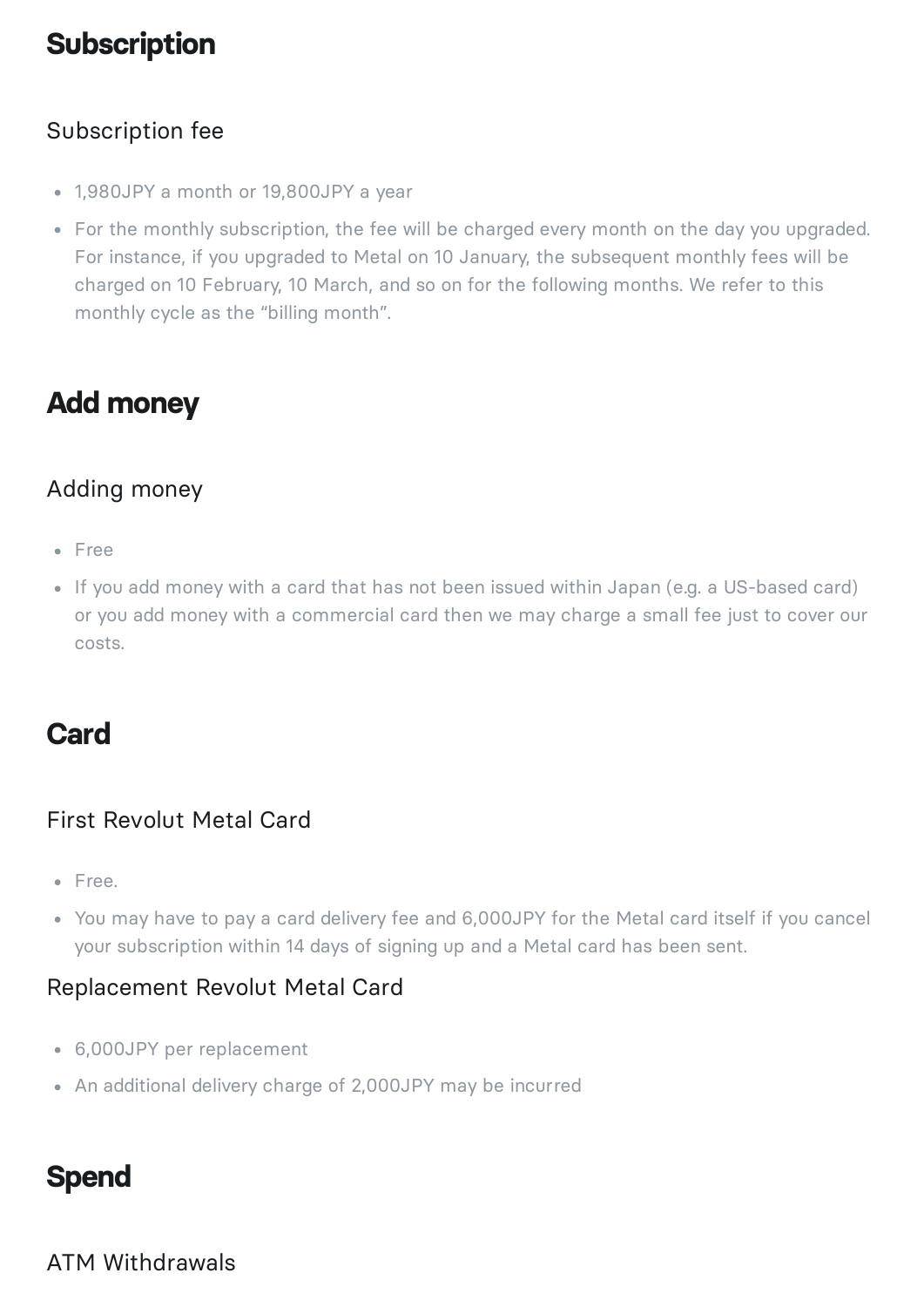- Free withdrawals up to 100,000JPY per billing month. Anything over the above limit is charged at 2% of the value of the amount withdrawn.
- You can find your remaining Metal ATM Withdrawal Allowance for the current billing month displayed in the Revolut app at any time.
- Please note that the ATM provider may still charge a fee to you for making an ATM withdrawal.

### Metal Cashback

- Cashback will be earned at a rate of 1.0% for every eligible purchase made with any Revolut card.
- The maximum Metal Cashback you can receive in one billing month is 5,000JPY.

## **Send**

#### Transfers to other Revolut Users

• Free

#### Payments to outside the Revolut App

We'll let you know in the Revolut app if any charges apply, before you make the transfer.

# **Exchange**

Whenever you make an exchange (including precious metals exchange) in the Revolut app, we'll use an exchange rate based on our market data, which is based on official exchange market rates. There is more information about our exchange rate in our **[Personal](https://www.revolut.com/en-JP/legal/terms) Terms** and our bullion exchange rate in our **[Precious](https://www.revolut.com/en-JP/legal/precious-metals) Metals Terms**.

The exchange rates we offer do not include any fees within the rate of exchange. Rather, we apply a separate percentage-based fee as set out below, which is also shown separately in the Revolut app whenever you make an exchange.

### FEES DURING FOREIGN EXCHANGE MARKET HOURS

Foreign exchange market hours are all hours except Friday 17:00 New York time to Sunday 18:00 New York time.

- THB and UAH: 1.0%
- All Other Currencies: No Fee
- Precious Metals: 0.5%